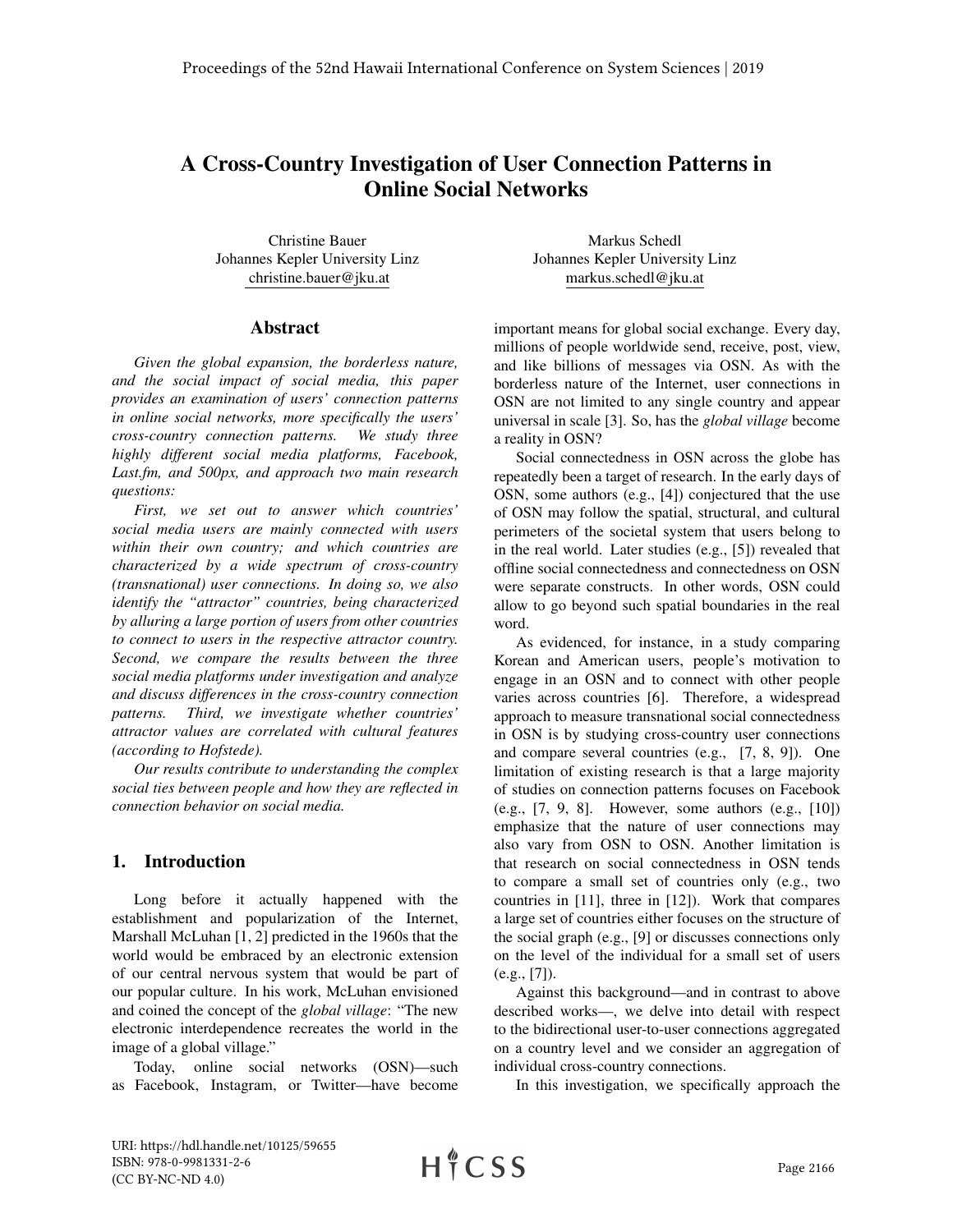following research questions:

- RQ1: What user connection patterns exist across countries? More specifically:
	- RQ1a: Which are the countries whose users have mainly intracountry user connections (i.e., connect with users within their own country)? Which are the ones that show transnational connection behavior?
	- RQ1b: What are the most important "attractor" countries, i.e., countries whose users are substantially more often the target of a friendship connection than other countries (in relative numbers)?
	- RQ1c: Is country attractiveness correlated with cultural aspects?
- RQ2: Are connection patterns (intracountry vs. transnational) comparable between different OSN?

Addressing these research questions, we present an analysis of cross-country user connections of three different OSN in this work: Last.fm<sup>1</sup>-an OSN for music enthusiasts,  $500px^2$ —an OSN for photography, and Facebook<sup>3</sup>—a general-purpose OSN.

The results of this work contribute (i) to answering the general question whether the global village has become a reality in OSN and (ii) to a better understanding of user connection patterns in OSN—and, thus, deliver contributions to the core research area of social network analysis. Furthermore, this work has practical implications for the research field of personalized systems and recommender systems because it allows for advancements in *user modeling*. In particular, our results could help alleviating the new-user cold start problem in recommender systems. A new-user cold start problem occurs for users new to the system under consideration, because there is no user history about him or her and the system does not know the personal preferences (i.e., has yet created a user model). Creating a user model based on the country-specific approximations of tie strengths of user connections and the country's attractor status would address this problem and could substantially alleviate the new-user cold start problem. More concretely, today's systems frequently use single sign-on buttons, which allow new users to register with their Facebook, Twitter, or other OSN accounts, giving the system access to their profile information. Since user profiles commonly contain country information, in the absence

of item interaction data, our results could help trigger initial recommendations based on the typical connection patterns of users in the target user's country.

The remainder of this work is organized as follows: Section 2 puts our work into context and presents related literature. Section 3 elaborates on the methodology we adopt to address the research questions. Furthermore, we describe the rationale for OSN selection and the respective approaches for data acquisition. In Section 4, we present the results of our study. As our analysis shows, despite global interconnections on a wide basis, for some countries we identify that their users stick with their kind. In addition, choosing three different OSN allows not only for cross-country analyses but also comparisons between general-purpose (Facebook) vs. specialized OSN (Last.fm/music, 500px/photography). As our results will show, there are specific differences. In Section 5, we discuss the practical implications of our results for personalized systems. Finally, we round off our work by a conclusion and outlook to future research in Section 6.

## 2. Related Work

## 2.1. Cross-country Comparisons of User **Connections**

A typical characteristic of social media is that users may connect with each other. Thereby, user connections in OSN may be unidirectional or bidirectional. For instance, "friendship" connections on Facebook, where both users have to agree to the connection, are bidirectional, leading to a symmetric social graph. The "follower" connections on Twitter, where mutual following is optional, are unidirectional, leading to an asymmetric graph of connections [12, 13]. While most studies on user connections focus on bidirectional connections (e.g., [9, 8, 14]), some studies (e.g., [12, 13]) analyze asymmetric "follower" connections.

As a research focus, many studies compare the social graph of connections of users in one country with those of another country. For instance, user connections in the United States versus in Korea are examined for their strength and concentration in [11]. The authors found that users in the United States generally maintain larger but looser networks with a far greater portion of weak ties, whereas their Korean counterparts maintain smaller and denser networks with a roughly even ratio of strong and weak ties. Average path lengths within the country-specific social graphs were also found to vary across countries (for Brazil, Japan, and the United States) [12]. Typically, studies analyzing country-specific differences rely on one specific OSN,

<sup>1</sup>https://www.last.fm

<sup>2</sup>https://500px.com

<sup>3</sup>https://www.facebook.com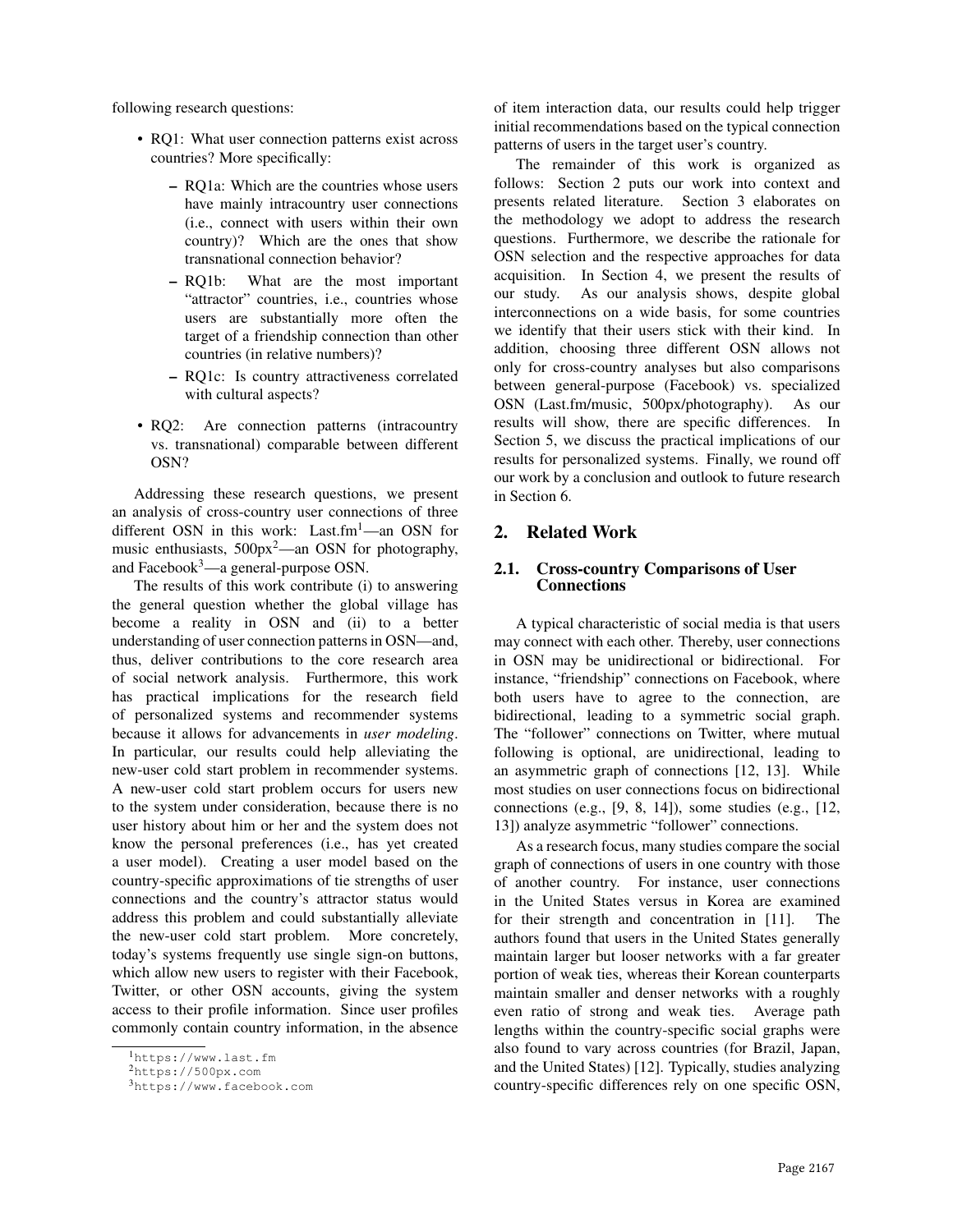for which they analyze various characteristics across two or more countries.

#### 2.2. Approaches to Investigate Cross-country User Connections

Various approaches have been pursued to study transnational user connections across several countries. For instance, connection patterns of individual OSN users may be examined [7] or an aggregation of individual cross-country connections per country may be used to measure the relational strength between countries [9, 8]. Similar approaches can also be taken to analyze connections across regions within one country. For instance, user connections across counties within the United States—but also connections between those counties and foreign countries—have been studied based on an aggregation of connections [8].

Our work relies on and differs from related work in the following ways: We adopt an approach similar to [8] (i.e., aggregation of user connections). While [8] analyzed cross-county connections within the United States (and only some additional connections to foreign countries), we in contrast analyze within-country and cross-country user connections on a global scope. We consider a large set of countries, whereas related work usually compares two  $(e.g., [11])$  or three  $(e.g., [12])$ countries. Work comparing a large set of countries, either focuses on the structure of the social graph such as in [9] where the authors identified geographic and linguistic clusters bridging the country-specific social graphs, or uses an approach based on individual users' connection patterns (e.g., [7]). In contrast to these works, we delve into detail with respect to the bidirectional user-to-user connections aggregated on a country level and we consider an aggregation of individual cross-country connections. In addition, we compare three different OSN, one general purpose (Facebook) and two used by certain communities (Last.fm and 500px).

#### 2.3. Dimensions of Cross-cultural Differences

When comparing user behavior in various countries, also cultural aspects come into play. The concept of *culture* is broadly defined as the collective norms, rules, and values which distinguishes one group of people from another [15]. There are several approaches to define culture on a country level (i.e., national culture). The arguably most frequently cited and widely adopted framework to differentiate between cultures on a country level was presented by Hofstede [15, 16]. He proposed  $\sin^4$  distinctive dimensions to describe a

countrys culture, i.e. individualism/collectivism, power distance, uncertainty avoidance, masculinity/femininity, and long-term orientation, and indulgence. We will use this framework to address RQ1c, thus, for investigating the relationship of a country's "attractiveness" for user connections and the cultural dimensions.

## 3. Methods and Materials

In this section, we first describe the rationale for the selection of OSN for our study (Section 3.1). Then, we elaborate on the approach taken to assess the cross-country connections between users in the selected OSN (Section 3.2) and describe the datasets used for our analysis (Section 3.3). This section rounds of with a pointer to the data we used for our analyses with respect to the cultural dimensions by Hofstede (Section 3.4).

#### 3.1. Selection of Online Social Networks

In order to assess the cross-country relationships between users, we investigate the user connection information for Last.fm, 500px, and Facebook.

We chose two different topic- or community-specific OSN, i.e., Last.fm and 500px, for this analysis for the following reasons: Last.fm is very popular among music listeners. It accumulates the music taste of its users over the lifetime of their accounts. 500px, in contrast, is a social media platform for photographers, which is popular among amateur photographers and professionals alike. Both social media platforms only allow to create user connections that are bidirectional or commutative, i.e., if a user  $u_1$  is connected to  $u_2$ , user  $u_2$  is also connected to  $u_1$ , which makes the structure of connections between the two platforms comparable.

In addition, we analyze a general purpose OSN to be able to compare the results of the topic-specific OSN to those of a general one. This also provides a good basis for assessing the stability of the results. We chose Facebook because, among OSN, Facebook is the general purpose network that reaches the highest number of active users on a daily basis [17]. Also, Facebook mainly serves as a platform for real-world friends and acquaintances to interact online, and people usually only add connections on Facebook to individuals whom they know in the real world [18, 19, 20].

## 3.2. Approach

In order to assess the cross-country relationships between users in OSN, we investigate the user connection information for the three selected social media platforms, i.e. Last.fm, 500px, and Facebook. We take a similar approach to calculate these relationships

<sup>4</sup>Originally four; two were added later.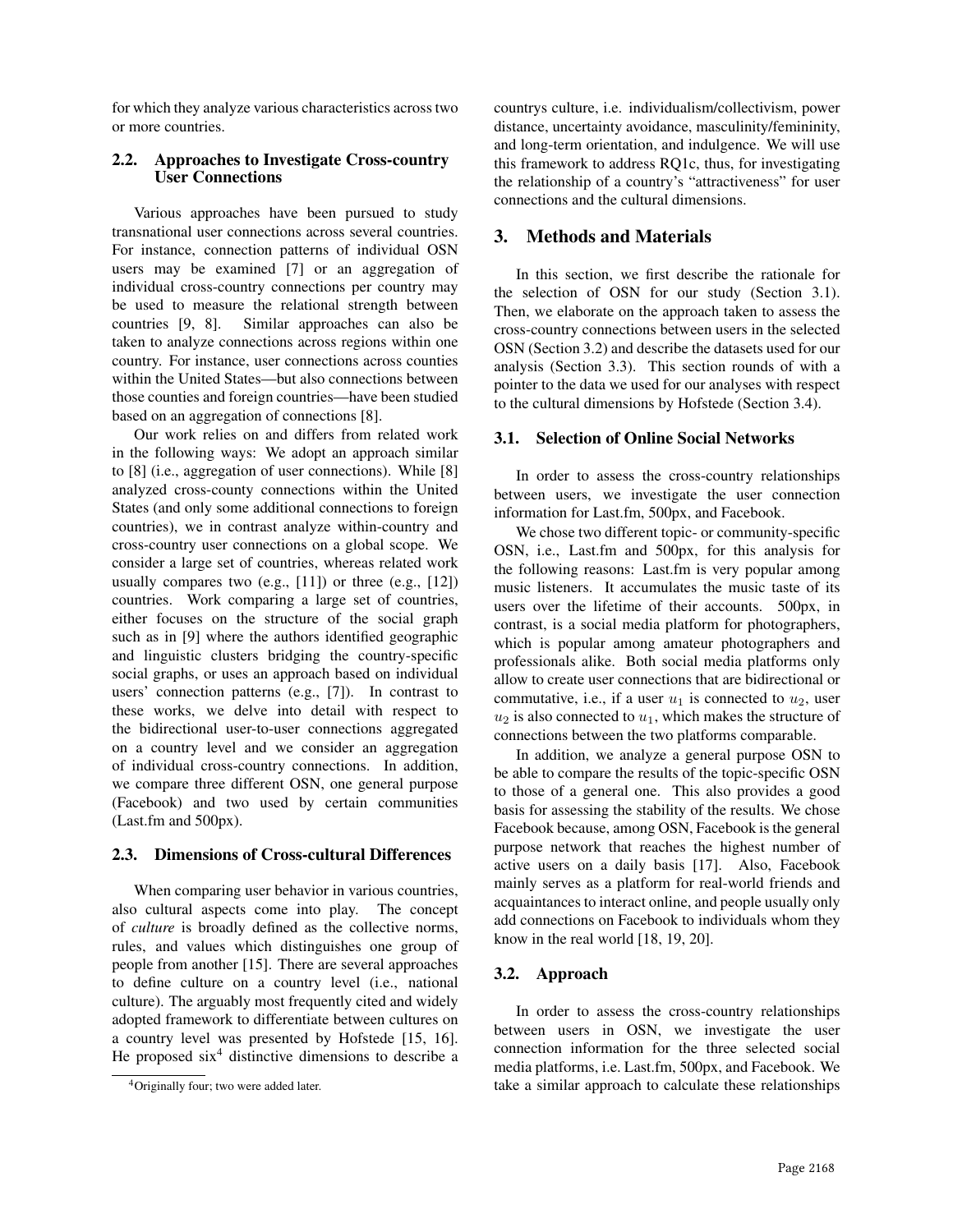for pairs of countries as [8] do for pairs of counties within the United States.

More precisely, for each country  $c$ , the share of user connections maintained with other users in  $c$  is compared to the share maintained with users from other countries in the following way: For each pair of countries,  $c_1$  and  $c_2$ , we compute the share of users in  $c_1$ that are connected to users in  $c_2$ . This yields a (per-row) *normalized country connection matrix* (cf. Table 2, Table 3, and Table 4), based on which we will answer RQ1a.

For our analysis, we consider the top 20 countries in terms of total number of users based on the Last.fm dataset (cf. Section 3.3.1). We take Last.fm as the basis because—unlike for the other platforms—there exists a standardized and publicly available dataset (LFM-1b), which we enriched by crawling user connection information. Furthermore, the country distribution of the Last.fm dataset ensures a global scope. As a consequence, Table 3 presenting the results for the platform 500px exhibits four blank rows/columns because our 500px dataset does not contain users of Belarus, Czech Republic, Finland, and Mexico.

As the (per-row) normalized country connection matrix is asymmetric, it can also be used to address RQ1b, investigating which countries serve as an attractor for other countries. We define an *attractor measure* for a country c that models the (relative) amount of users from countries other than c that are attracted to establish connections with users in c. We define this attractor measure as the median of all shares of user connections from other countries maintained with users in c. This equals computing the median over all rows in the country connection matrix for the column representing country  $c$  (see, for instance, last row of the tables 2, 3, and 4). We use the median instead of the mean to correct for outliers, e.g., if only one or two countries account for a vast share of user connections to country c, we do not consider c as a *global* attractor.

To answer RQ1c concerning the role of the cultural dimensions by Hofstede for a country's attractiveness, we compute Spearman's rank order correlations between each country's attractor value and each of the corresponding cultural dimensions.<sup>5</sup>

To answer RQ2, comparing the three OSN, we compute Pearson's correlation coefficients between each country's normalized country connection vector (i.e., respective row of the normalized country connection matrix) for each combination of the three OSN. The results are given in Table 5. Note that correlation coefficients could not be computed for the four countries that are not included in the 500px dataset.

| Table 1. Number of users and user-user connections |
|----------------------------------------------------|
| in the created datasets.                           |

| <b>OSN</b> | No. users | <b>No.</b> connections |
|------------|-----------|------------------------|
| Last.fm    | 55,191    | 1,087,662              |
| 500px      | 109.904   | 3,308,081              |
| Facebook   | 106,249   | 166.129                |

#### 3.3. Datasets

In the following, we describe in detail the data acquisition process from the three investigated OSN. Table 1 provides an overview of the number of users and user–user connections in the created datasets.

3.3.1. Dataset Last.fm. Last.fm is a social media platform for music enthusiasts. We use the publicly available LFM-1b dataset [21] including about 120,000 Last.fm users as starting point. Since we are interested in the cross-country relationships between users, we exclude all users for whom the dataset does not report country information, leaving us with about 46% of users. Subsequently, we use the Last.fm API endpoint *user.getFriends*<sup>6</sup> to obtain all connected users. We cross-match these friends with the users in the LFM-1b, which eventually yields a total of 55,191 users and 1,087,662 user–user connections.

3.3.2. Dataset 500px. 500px is a social media platform for photography enthusiasts, amateurs and professionals alike. It is used as a photo sharing platform and facilitates direct user connections between photographers and clients.

As no suited dataset is publicly available, we had to create our own by implementing a crawler for 500px's social graph. We use the 500px community REST API with several endpoints. First, we retrieve a set of random seed users—including user information such as country and number of friends—with the endpoint /v1/users.<sup>7</sup> Second, we use the endpoint */v1/users/:id/friends*<sup>8</sup> to retrieve the respective users' friend connections. The retrieved friends are added to a list and this list is used to fetch new friends. In other words, we employed a snowball system approach. Our final dataset contains 109,904 users with 3,308,081 user–user connections. Initially, the dataset resulted in 2,470 "countries" because the country information given by users often included city names and state

<sup>5</sup>Since the ranges of Hofstede's dimensions and attractor values highly diverge, we use rank order correlation.

<sup>6</sup>https://www.last.fm/api/show/user.

getFriends

<sup>7</sup>https://api.500px.com/v1/users

<sup>8</sup>https://api.500px.com/v1/users/:id/friends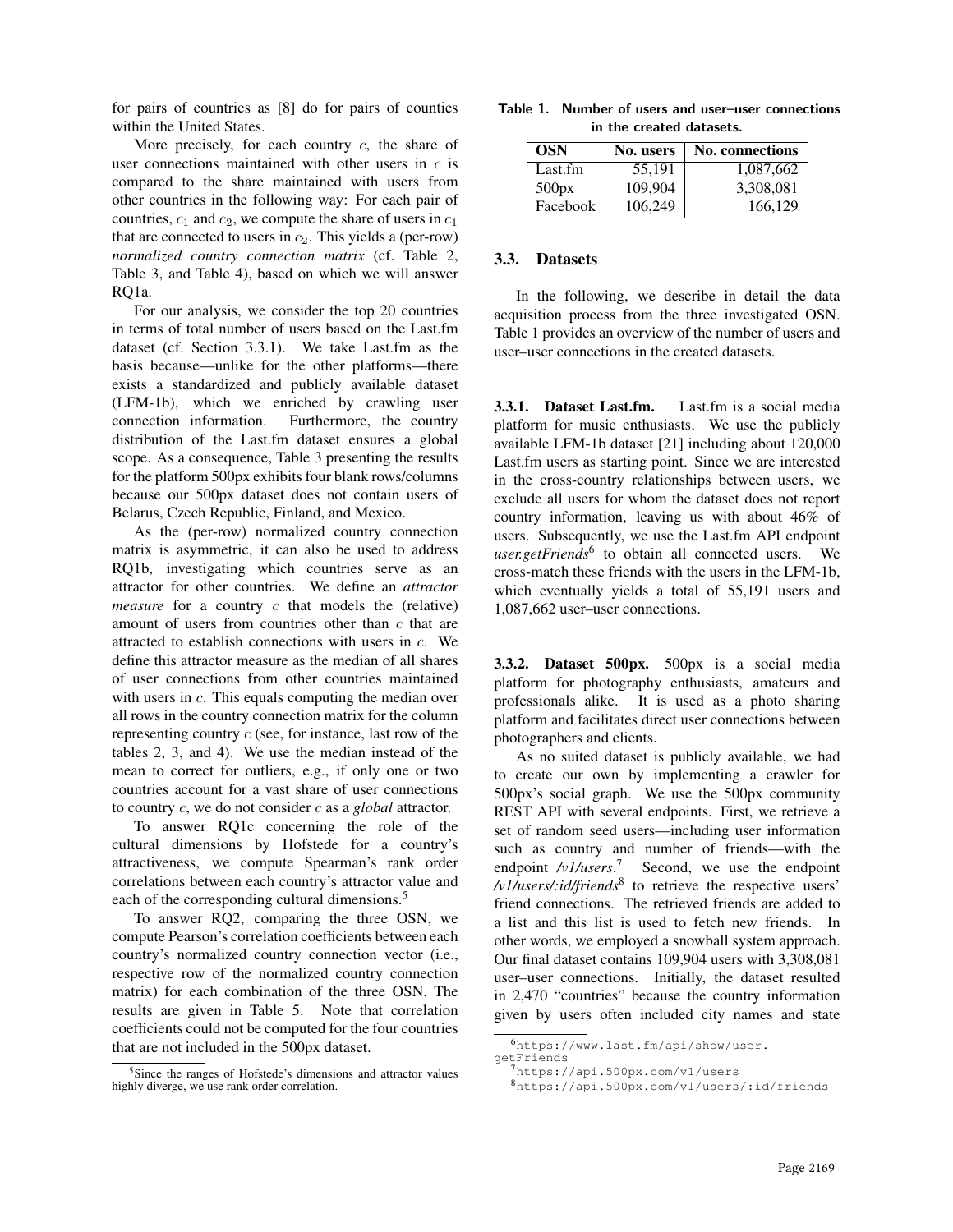names. To reduce noise in country information, we use Novatim<sup>9</sup> to resolve the place of living into a country code and manually overviewed, extended, enhanced the country information in the dataset. Due to the uneven distribution over countries among users of 500px, this dataset does not cover all top 20 countries in the reference set (Last.fm). Therefore, Table 3 contains some empty rows and columns.

3.3.3. Dataset Facebook. In the absence of a suited publicly available dataset of Facebook user connections, we had to create our own by implementing a crawler for Facebook's social graph. As Facebook does not provide an API for data access, we have to use the web interface and HTTP for communication and a HTML scraper for collecting the relevant data. For making web requests and parsing the response HTML, we used JSoup.<sup>10</sup>

We retrieve a user's country information, total number of friends, and friend list (if publicly accessible). To fetch a user  $u$ 's country information, we crawl  $u$ 's "about" page and extract the specified "place of living". We use Novatim<sup>11</sup> to resolve the place of living (which is typically a town or a country) into a country code. For each user in the publicly available friend lists (excluding duplicates), we repeat this procedure. To reach high dispersion, we selected random seed users from different continents to initiate the crawling process, and then follow a breadth-first-search strategy [22], which we adapted to obtain a roughly balanced amount of users per country. More precisely, we choose the source user  $u$  from a country that currently has the lowest number of crawled users. For that user u, we retrieve the friend list  $F_u$ , extract the country code of  $u$ 's friends (if available), and record a connection between  $u$  and the elements in  $F_u$ . Our sample contains 106,249 Facebook users and 166,129 user-to-user connections.

While we are aware that this Facebook sample might have an uncharacteristic structure and may be affected by biases, and by bots, we believe that it can serve as starting point for a cautious comparative analysis between general-purpose and topic-specific OSN.

#### 3.4. Data on Hofstede's Cultural Dimensions

We use the base culture data (version 2015) for Hofestede's six dimensions of culture as available from [23] and assign, for each country, the respective values of the dimensions to our dataset. Note that the values of Hofstede's dimensions are in the range [1, 100].

# 4. Results

#### 4.1. Cross-country Connections in the Country Connection Matrices

Table 2 shows the cross-country user connections, in relative numbers, for Last.fm, Table 3 for 500px, and Table 4 for Facebook. To answer RQ1a, we discuss all three tables.

In the OSN Last.fm (Table 2), in all countries, users are highly connected with users from the same country: all countries have values over 45% for within-country user connections, with the exceptions Canada  $(29.01\%)$  and France  $(38.60\%)$ . The countries with the highest share of within-country connections are Poland (76.87%) and Brazil (76.04%) followed by Finland  $(65.27\%)$ , Czech Republic  $(64.21\%)$ , and Russia (62.80%). The strongest cross-country connections can be found for Canada with the United States (26.56%), Ukraine with Russia (19.22%), Belarus with Russia (17.12%), and Australia with the United States (16.47%). The relative numbers of other cross-country user connections are considerably lower, with most of them below 2%. For Canada, we find that the share of within-country user connections at about the same value as the share of connection of Canadian users with users from the United States (29.01% and 26.46%, respectively).

On 500px (Table 3), the strongest share of within-country user connections can be identified for the United States  $(26.89\%)$ , Germany  $(21.60\%)$ , and Russia (21.25%). The countries with the least share of within-country user connections are Sweden (9.67%) and Ukraine (11.13%). For some countries, the share of within-country user connections is lower than the share of connections with users from some other countries. For instance, within-country connections amount to 15.25% for Canada, but connections of Canadian users to US Americans to 18.25%. The same holds for Ukraine and Russia (within-country connections of Ukraine amount to 11.13%, while 16.41% of connections of Ukraine users go to Russia).

In general, if the share of user connections with another country is higher than the share of within-country user connections, then it is typically for cross-country connections with the United States, which is valid for Australia, Canada, Spain, the Netherlands, Poland, Sweden, and the United Kingdom. The share of connections from Poland to Russia (11.97%) is almost as high as the share of connections to users from the United States (12.40%). An exceptions is Ukraine, whose users connect to Russian users

<sup>9</sup>http://nominatim.openstreetmap.org

<sup>10</sup>https://jsoup.org

<sup>11</sup>http://nominatim.openstreetmap.org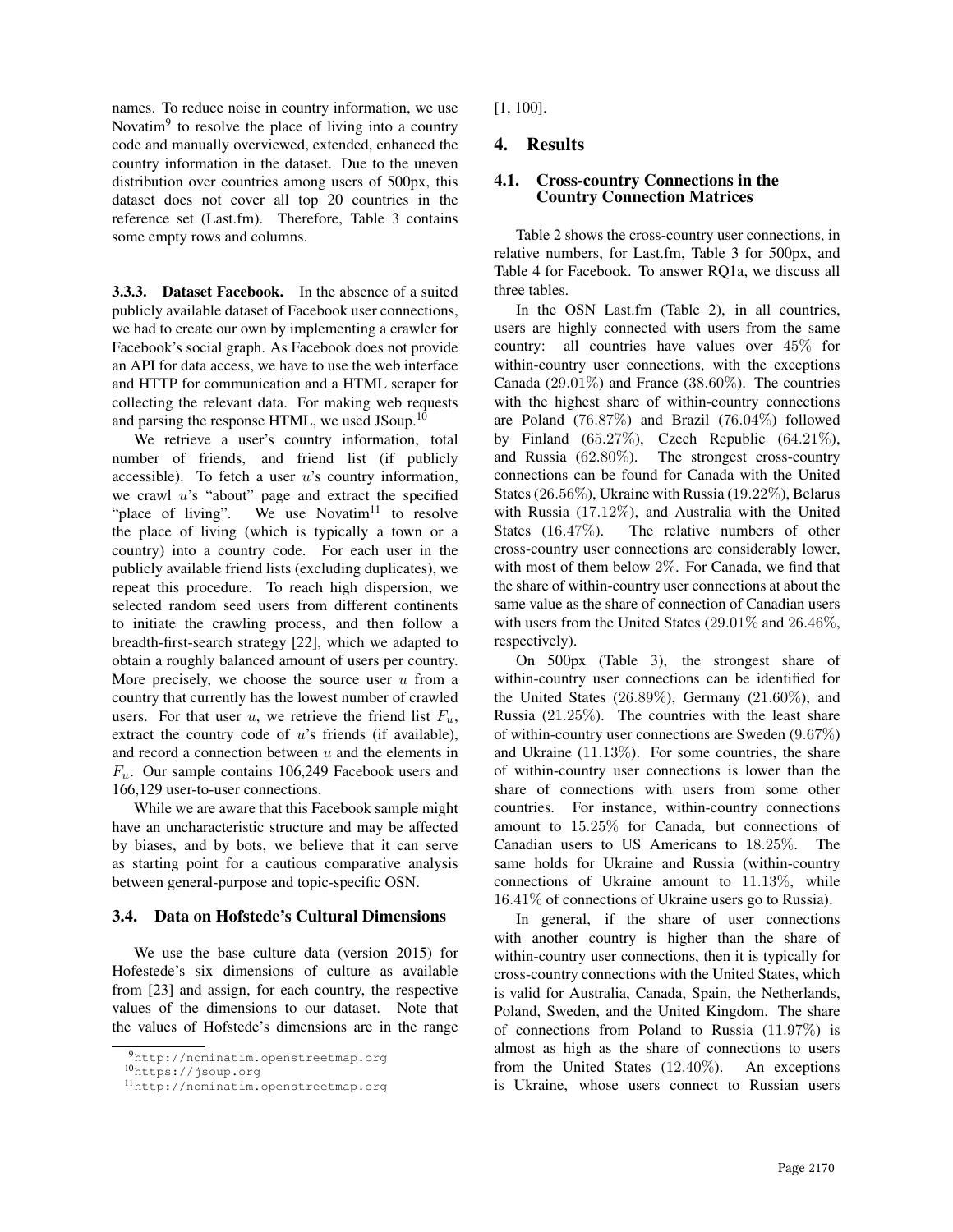(16.41%) more than to users from the United States (11.38%), which is again higher than the Ukrainian share of within-country user connections. Overall, the highest share of cross-country connections exists between Canadian users to users from the United States (18.25%), closely followed by connections from Australia to the United States (16.60%) and from Ukraine to Russia (16.41%).

Interestingly, the share of connections from Canadian users to users from the United States (18.25%) shows the fourth-highest share, preceded and followed by within-country shares only: United States (26.89%), Germany (21.60%), and Russia (21.25%), and on the fifth place France (17.60%).

On Facebook (Table 4), the countries with the highest within-country user connection shares are the Czech Republic  $(86.34\%)$ , Brazil  $(85.12\%)$ , and Mexico (81.50%). The other countries' within-country user connection shares are considerably lower, with shares lower than 1.50% within Australia, Spain, and Russia. For several country combinations, the share of cross-country connections exceeds that of within-country connections by far, particularly for those countries with a within-country user connection share of almost 0% (e.g., Australia and Spain). Particularly high shares of cross-country user connections maintain, for instance, the following country combinations: Canada–The Netherlands (58.36%), Japan–United States (46.25%), Ukraine–France (35.61%), Spain–United Kingdom, and Norway–Germany (34.93%).

Comparing the three OSN, it is interesting to see that the country pairs with the overall highest user connection shares on Last.fm and 500px typically share the same language (e.g., Australia–United States, Canada–United States, United Kingdom–United States) or have a shared second official language in their countries (e.g., Belarus–Russia, Ukraine–Russia)". On Facebook, in contrast, the highest shares of user connections are typically cross-language (e.g., Canada–The Netherlands, Japan–United States, Spain–United Kingdom, Ukraine–France).

The differences between the highest share of within-country user connections and the lowest one are far less pronounced in 500px compared to Last.fm, which is again far less pronounced compared to Facebook.

## 4.2. The Attractor Countries

The last row in the country connection matrices (Table 2 for Last.fm, Table 3 for 500px, and Table 4 for Facebook) presents the attractor measures (cf. Section 3.2) for the respective OSN and countries. We use these to answer RQ1b.

In all OSN, the United States could be identified as strongest attractor country (7.07% for Last.fm, 13.44% for 500px, and 7.45% for Facebook). On Last.fm and Facebook, the measure ranges at about the same level (7.07% for Last.fm and 7.45% for Facebook). The distances to the respective next highest value are different, though, in the two OSN. On Last.fm, the United Kingdom could be identified as the second-place attractor country (4.22%). On Facebook, the distance to the second highest attractor value is larger with 3.09% for Germany. On 500px, the United States' attractor value is much higher  $(13.44\%)$ , followed by Germany (7.48%) and Russia (7.24%).

We further strive to identify whether the attractor measure (assuming that it is a proxy of a country's attractiveness) correlates with certain cultural aspects, in order to obtain clues on which cultural factors might make a country particularly appealing to users in other countries. An analysis with Spearman's rank correlation (cf. Section 3.2) identified, for the cross-country user connections, that users seem to be particularly attracted by countries that score high in Hofstede's cultural dimension *individualism*. For Facebook, the correlation is moderate ( $\rho = 0.497$ ); for the other two OSN the correlation is weak to medium with  $\rho = 0.341$ for 500px and  $\rho = 0.301$  for Last.fm. Furthermore, the analysis also shows positive correlations for the dimension *masculinity*. The correlation is medium for 500px ( $\rho = 0.409$ ) and Facebook ( $\rho = 0.375$ ), but very weak for Last.fm ( $\rho = 0.114$ ).

## 4.3. Differences Between the Online Social Networks

Comparing the country connection matrices (Table 2 for Last.fm, Table 3 for 500px, and Table 4 for Facebook) for the user connection patterns, we could identify OSN-specific particularities. On Facebook, there exists a large discrepancy between countries with very high within-country connections  $(> 50\%)$  and countries with rather low (< 30%) within-country connections. On Last.fm, most countries have a high within-country connection ratio that is multiple times higher than the rather small ratios for cross-country connections. On 500px, the cross-country user connection shares are generally higher than on the other two platforms, while the shares of within-country user connections are rather low.

For answering RQ2, we delve into detail: Table 5 shows the correlations of the user connections between pairs of the three OSN, computed per country. For Last.fm and Facbeook, the mean correlation over all countries is 0.649, indicating a medium to strong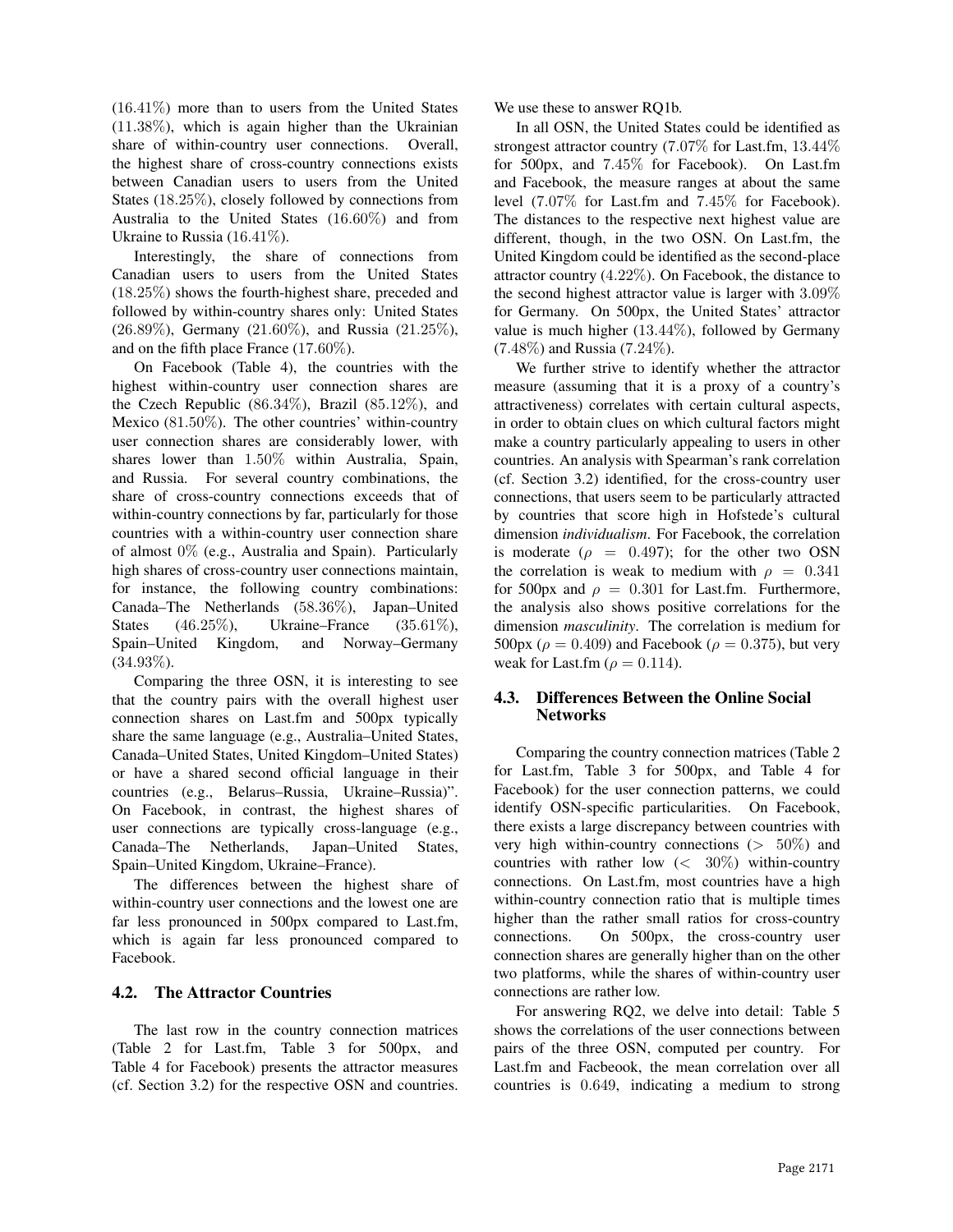correlation of user connection behavior on Last.fm and Facebook. For Last.fm and 500px, the mean correlation over all countries is 0.735, indicating a strong correlation of user connection behavior on Last.fm and 500px. For Facebook and 500px, the mean correlation over all countries is 0.485, indicating a weak to medium correlation of user connection behavior on Facebook and 500px. Correlating the results of *Last.fm and Facebook*, we find that for eight out of the top 20 countries, the correlation is  $> 0.9$ , almost 1.0 for Brazil, the Czech Republic, Italy, and Mexico. Still, weak negative correlations indicate highly differing connection behavior between the two OSN for Australia, Spain, and Russia. Correlating the results of *Last.fm and 500px*, we find all correlations to be positive and basically strong (the correlation is  $> 0.6$ ), except for Poland and Sweden with correlation coefficients of 0.439 and 0.489, respectively. The correlation is particularly high for the United States (0.962). Interestingly, the four countries that are not present in the 500px dataset, are countries with particular high correlation of Last.fm and Facebook user connection behavior. Correlating the results of *Facebook and 500px*, we find highly differing connection behavior between the two OSN for Spain and Russia. These countries, together with Sweden that has only a slightly positive correlation, are the ones with weak negative correlations for Last.fm and Facebook. High correlations can be found for Germany, Japan, and the United States. The other correlations are at a medium level.

Overall, our analysis reveals that the inclination to connect to users in the same country strongly differs between platforms. In fact, the average within-country connection share highly differs between OSN: Last.fm (54.45%), Facebook (39.79%), and 500px (15.38%). This indicates that the community of music enthusiasts (reflected on Last.fm) is much more likely to stay among their peers in the same country than the community of photographers (500px). A potential explanation is that music preferences are influenced by cultural background and market structures (e.g., local advertising campaigns, local radio airplay) and so people with similar interests are likely from the same country. The community of photographers may interact based on photo scenes or photography techniques, thus, on aspects that are not country-specific.

## 4.4. Addressing the Research Questions

Summing up, with respect to RQ1a (Which are the countries whose users have mainly intracountry user connections (i.e., connect with users from their own country)? Which are the ones that show transnational connection behavior?) and partly addressing RQ2 (Are connection patterns (intracountry vs. transnational) comparable between different OSN?), the above described analysis shows the following: The connection patterns vary across OSN to a high degree. For instance, Brazil could be identified as a country characterized by a large share of intracountry connections on Last.fm and even more so on Facebook, while it ranges rather low in within-country user connections on 500px. Russia, with high values on the topic-specific OSN Last.fm and 500px, is the country with the least within-country user connection share on the general-purpose OSN Facebook.

Concerning RQ1b (What are the most important "attractor" countries, i.e., countries whose users are substantially more often the target of a friendship connection than other countries, in relative numbers?) and partly addressing RQ2 (Are connection patterns, i.e., intracountry vs. transnational, comparable between different OSN?), our results suggest that the United States can be considered a strong attractor country, surpassing other countries' values. The level of attractor values, though, varies across OSN. Furthermore, different countries could be identified as second- and third-ranked attractor country on the different OSN (the United Kingdom and Russia for Last.fm; Germany and Russia for 500px; Germany and France on Facebook).

With respect to RQ1c (Is country attractiveness correlated with cultural aspects?), we found weak to moderate correlations between the attractor measures and cultural variables individualism and masculinity (in particular for Facebook and 500px).

Addressing RQ2 (Are connection patterns, i.e., intracountry vs. transnational, comparable between different OSN?), our results suggest that connection patterns vary across the analyzed OSN. On average, the connection patterns on Last.fm and 500px are more in line (mean correlation coefficient of 0.734) than each of these two OSN compared to Facebook. Still, our results do not allow to draw strong conclusions whether there are analogies in connection patterns between specialized OSN (Last.fm and 500px) versus general-purpose OSN (Facebook).

# 5. Practical Implications for Personalized Systems

Besides its contribution to the research area of social network analysis, we believe that the areas that will probably benefit most from our results are the fields of personalized systems and recommender systems. Several conclusions can be drawn from our analysis with regard to practical implications.

For instance, our results could help alleviating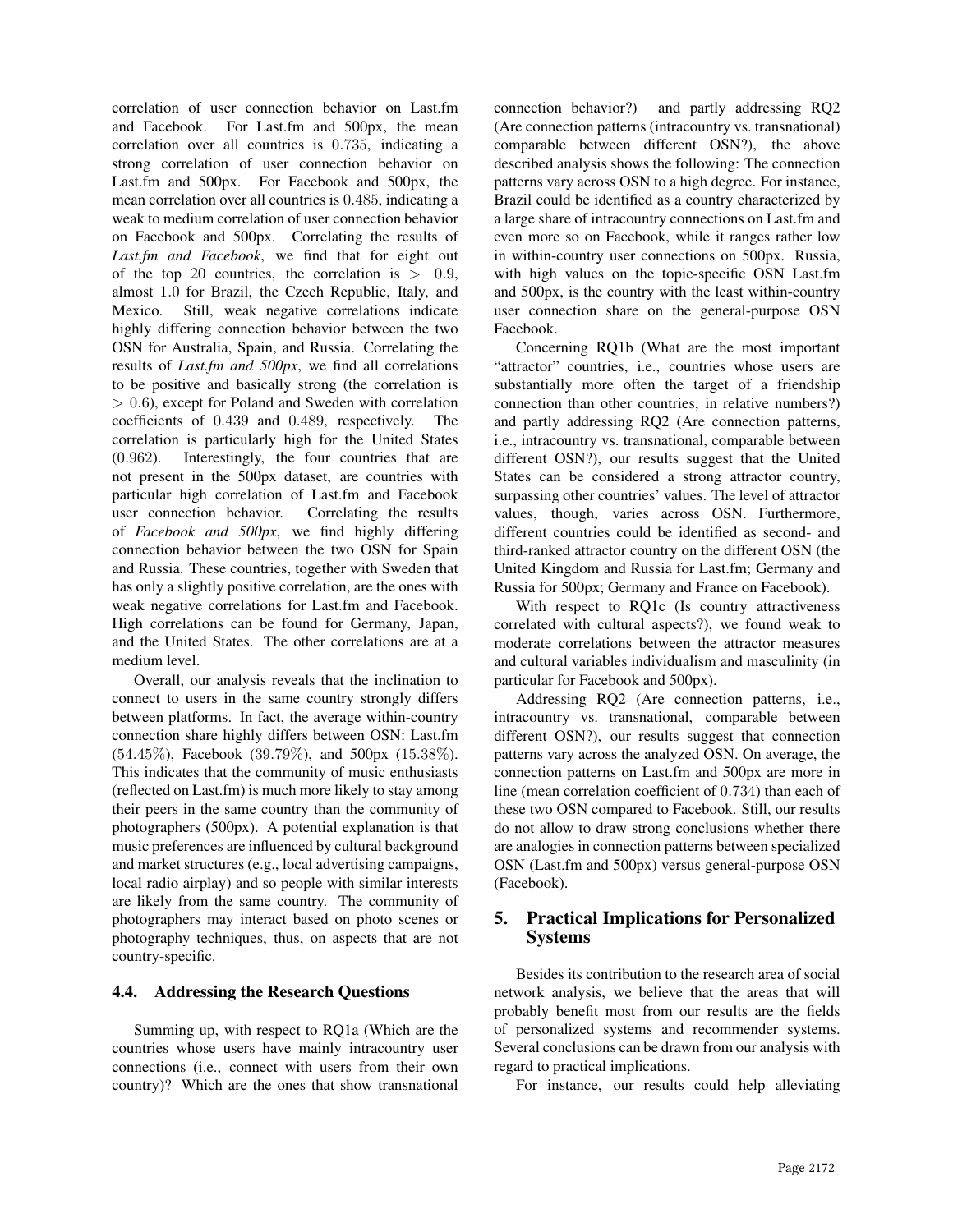Table 2. Cross-country user connections in relative numbers for Last.fm, for the top 20 countries. Rows denote countries in which connections originate; columns countries which they point to. Percentages are further visualized by different intensities of gray. The last row contains the attractor values. Country names are abbreviated according to ISO 3166-1 alpha-2.

|           | AU     | <b>BR</b> | BY     | CА    | CZ     | DF     | ES     | FI     | <b>FR</b> | IΤ     | IP         | MX     | <b>NL</b> | N <sub>O</sub> | PL     | RU           | SE     | UA     | UK    | US.          |
|-----------|--------|-----------|--------|-------|--------|--------|--------|--------|-----------|--------|------------|--------|-----------|----------------|--------|--------------|--------|--------|-------|--------------|
| AU        | 44.92% | 2.66%     | 0.35%  | 2.28% | 0.32%  | 2.60%  | 0.72%  | 0.86%  | 0.89%     | 0.90%  | 0.69%      | 0.80%  | 1.24%     | 0.66%          | 1.75%  | 2.90%        | 1.01%  | 0.71%  | 7.01% | 16.47%       |
| <b>BR</b> | 0.37%  | 76.04%    | 0.20%  | 0.59% | 0.21%  | 1.53%  | 0.57%  | 0.53%  | 0.48%     | 0.80%  | 0.41%      | 0.81%  | 0.47%     | 0.20%          | L.73%  | .78%         | 0.41%  | 0.49%  | 2.00% | 4.08%        |
| BY        | 0.55%  | 2.18%     | 50.99% | 0.59% | 0.49%  | 2.38%  | 0.52%  | 0.57%  | 0.64%     | 0.73%  | 0.40%      | 0.44%  | 0.52%     | 0.21%          | 2.62%  | 17.12%       | 0.40%  | 4.85%  | 2.14% | 3.71%        |
| I CA      | 2.08%  | 3.85%     | 0.34%  |       | 0.36%  | 3.47%  | 0.93%  | 0.88%  | 1.40%     | 1.11%  | 0.94%      | 0.99%  | 1.28%     | 0.55%          | 2.02%  | 3.58%        | 1.14%  | 1.01%  |       | 6.71% 26.46% |
| CZ        | 0.44%  | 2.10%     | 0.44%  | 0.55% | 64.21% | 2.36%  | 0.45%  | 0.66%  | 0.71%     | 0.93%  | 0.36%      | 0.48%  | 0.67%     | 0.31%          | 2.65%  | 3.48%        | 0.45%  | 1.17%  | 2.85% | 3.84%        |
| DE        | 0.68%  | 2.86%     | 0.40%  | 0.99% | 0.44%  | 56.79% | 0.98%  | 1.12%  | 1.08%     | 1.23%  | 0.59%      | 0.70%  | 1.28%     | 0.51%          | 2.51%  | 3.74%        | 0.94%  | L.05%  | 3.82% | 6.89%        |
| ES        | 0.60%  | 3.38%     | 0.28%  | 0.85% | 0.27%  | 3.12%  | 54.45% | 0.88%  | 1.07%     | 1.74%  | 0.67%      | 2.05%  | 1.06%     | 0.33%          | 2.22%  | 2.71%        | 0.70%  | 0.63%  | 4.29% | 6.25%        |
| FI        | 0.57%  | 2.55%     | 0.25%  | 0.64% | 0.32%  | 2.88%  | 0.71%  | 65.27% | 0.65%     | 0.90%  | 0.77%      | 0.56%  | 0.83%     | 0.38%          | 2.14%  | 3.16%        | 1.14%  | 0.80%  | 3.00% | 4.92%        |
| <b>FR</b> | 0.96%  | 3.72%     | 0.45%  | .66%  | 0.56%  | 4.50%  | .40%   | 1.05%  | 38.60%    | 1.79%  | 1.28%      | 1.10%  | 1.32%     | 0.54%          | 3.44%  | 5.75%        | 1.12%  | 1.40%  | 5.52% | 9.12%        |
|           | 0.62%  | 3.90%     | 0.32%  | 0.83% | 0.46%  | 3.21%  | .43%   | 0.92%  | 1.13%     | 54.96% | 0.69%      | 0.81%  | 1.11%     | 0.46%          | 2.62%  | 3.44%        | 0.77%  | 0.88%  | 4.44% | 6.41%        |
|           | 0.91%  | 3.88%     | 0.34%  | 1.35% | 0.34%  | 2.96%  | 1.06%  | 1.51%  | 1.55%     | 1.32%  | .12%<br>47 | 1.05%  | 1.14%     | 0.66%          | 2.93%  | 3.98%        | 0.88%  | 1.13%  | 4.14% | 9.08%        |
| <b>MX</b> | 0.81%  | 5.91%     | 0.29%  | 1.11% | 0.35%  | 2.74%  | 2.53%  | 0.85%  | 1.04%     | 1.20%  | 0.81%      | 46.68% | 0.82%     | 0.30%          | 2.57%  | 3.11%        | 0.68%  | 0.69%  | 3.09% | 8.82%        |
| I NL      | 0.88%  | 2.38%     | 0.24%  | 0.99% | 0.34%  | 3.48%  | 0.91%  | 0.88%  | 0.87%     | 1.15%  | 0.61%      | 0.57%  | 57.20%    | 0.61%          | 2.60%  | 2.60%        | 0.89%  | 0.69%  | 4.53% | 7.26%        |
| <b>NO</b> | 1.08%  | 2.29%     | 0.22%  | 0.98% | 0.36%  | 3.15%  | 0.65%  | 0.92%  | 0.81%     | 1.10%  | 0.82%      | 0.48%  | 1.39%     | 55.68%         | 2.77%  | 2.81%        | 2.06%  | 0.86%  | 4.76% | 7.56%        |
| I PL      | 0.27%  | 1.94%     | 0.26%  | 0.35% | 0.30%  | 1.51%  | 0.42%  | 0.50%  | 0.50%     | 0.60%  | 0.35%      | 0.39%  | 0.58%     | 0.27           | 76.87% | 1.98%        | 0.35%  | 0.70%  | 2.37% | 2.62%        |
| <b>RU</b> | 0.51%  | 2.23%     | 1.93%  | 0.69% | 0.44%  | 2.51%  | 0.57%  | 0.83%  | 0.93%     | 0.88%  | 0.53%      | 0.53%  | 0.64%     | 0.30%          |        | 62.80%       | 0.50%  | 4.84%  | 2.67% | 4.88%        |
| <b>SE</b> | 1.00%  | 2.92%     | 0.26%  | 1.23% | 0.32%  | 3.57%  | 0.83%  | 1.69%  | 1.02%     | 1.11%  | 0.66%      | 0.65%  | 1.23%     | 1.25%          | 2.21%  | 2.79%        | 53.96% | 0.76%  | 4.56% | 8.25%        |
| <b>UA</b> | 0.49%  | 2.44%     | 2.17%  | 0.77% | 0.59%  | 2.81%  | 0.53%  | 0.83%  | 0.90%     | 0.90%  | 0.60%      | 0.47%  | 0.67%     | 0.37%          |        | 3.12% 19.22% | 0.53%  | 46.099 | 2.61% | 4.81%        |
| <b>UK</b> | 1.59%  | 3.24%     | 0.31%  | .66%  | 0.47%  | 3.32%  | .17%   | 1.02%  | 1.15%     | 1.47%  | 0.72%      | 0.68%  | 1.44%     | 0.66%          | 3.42%  | 3.44%        | 1.05%  | 0.85%  |       | 13.37%       |
| US.       | 1.76%  | 3.11%     | 0.25%  | 3.09% | 0.30%  | 2.82%  | 0.81%  | 0.79%  | 0.90%     | 1.00%  | 0.74%      | 0.92%  | 1.09%     | 0.50%          | 1.78%  | 2.97%        | 0.89%  | 0.74%  |       | 6.29% 59.77% |
|           |        |           |        |       |        |        |        |        |           |        |            |        |           |                |        |              |        |        |       |              |

Attractor 0.75% 2.89% 0.32% 0.99% 0.32% 2.92% 0.82% 0.88% 0.92% 1.10% 0.68% 0.69% 1.10% 0.48% 2.58% 3.30% 0.88% 0.85% 4.22% 7.07%

| Table 3. Cross-country user connections in relative numbers for 500px, for the top 20 countries in the Last.fm |  |          |  |  |  |
|----------------------------------------------------------------------------------------------------------------|--|----------|--|--|--|
|                                                                                                                |  | dataset. |  |  |  |

|           | AU        | <b>BR</b> | CA     | DE     | ES        | <b>FR</b> | IT     | <b>IP</b>    | <b>NL</b> | N <sub>O</sub> | PL    | <b>RU</b> | <b>SE</b> | UA    | UK                 | US           |
|-----------|-----------|-----------|--------|--------|-----------|-----------|--------|--------------|-----------|----------------|-------|-----------|-----------|-------|--------------------|--------------|
| AU        | 11.699    | 1.39%     | 4.48%  | 7.15%  | 2.22%     | 4.33%     | 4.38%  | 2.43%        | 2.07%     | 1.29%          | 1.82% | 6.01%     | 1.23%     | 1.97% | 4.88%              | 16.60%       |
| <b>BR</b> | 2.39%     | 14.74%    | 4.24%  | 6.98%  | 2.50%     | 4.24%     | 3.99%  | 1.80%        | 1.85%     | 1.06%          | 1.73% | 8.75%     | 1.20%     | 2.70% | 4.25%              | 14.05%       |
|           |           |           |        |        |           |           |        |              |           |                |       |           |           |       |                    |              |
| <b>CA</b> | 2.72%     | 1.35%     | 15.25% | 7.01%  | 2.18%     | 4.62%     | 3.76%  | 1.97%        | 1.99%     | 1.19%          | 1.76% | 7.18%     | 1.18%     | 2.12% |                    | 4.87% 18.25% |
|           |           |           |        |        |           |           |        |              |           |                |       |           |           |       |                    |              |
| DE        | 2.34%     | 1.24%     | 4.08%  | 21.60% | 2.25%     | 4.80%     | 4.28%  | 1.90%        | 2.20%     | 1.24%          | 1.87% | 7.55%     | 1.25%     | 2.24% |                    | 4.41% 13.05% |
| ES        | 2.62%     | 1.55%     | 4.14%  | 6.94%  | .47%      | 4.67%     | 4.28%  | 2.20%        | 2.22%     | 1.38%          | 1.99% | 7.51%     | 1.43%     | 2.46% | 4.68%              | 12.77%       |
|           |           |           |        |        |           |           |        |              |           |                |       |           |           |       |                    |              |
| <b>FR</b> | 2.44%     | 1.31%     | 4.22%  | 8.01%  | 2.47%     | 17.60%    | 4.64%  | 2.09%        | 2.08%     | 1.22%          | 1.91% | 7.48%     | 1.24%     | 2.16% | 4.48%              | 12.25%       |
|           | 2.62%     | 1.51%     | 4.06%  | 7.88%  | 2.59%     | 5.03%     | 15.24% | 2.24%        | 2.19%     | 1.39%          | 1.93% | 6.31%     | 1.31%     | 2.10% | 4.65%              | .81%         |
| <b>JP</b> | <br>2.71% | 1.57%     | 4.23%  | 6.84%  | <br>2.17% | 4.49%     |        | 4.56% 15.70% | 2.12%     | 1.37%          | 1.65% | 5.05%     | 1.23%     | 1.71% |                    | 4.38% 13.50% |
|           |           |           |        |        |           |           |        |              |           |                |       |           |           |       |                    |              |
| I NL      | 2.36%     | 1.41%     | 4.09%  | 9.01%  | 2.28%     | 4.79%     | 4.75%  | 2.11%        | 13.34%    | 1.33%          | 1.87% | 6.42%     | 1.34%     | 2.09% | 4.82%              |              |
| <b>NO</b> | 2.71%     | 1.06%     | 4.31%  | 7.38%  | 2.13%     | 4.47%     | 4.03%  | 1.67%        | 2.10%     | 15.17%         | 1.88% | 7.30%     | 1.81%     | 2.11% | 4.68%              |              |
| PL        | 2.22%     | 1.17%     | 3.87%  | 8.74%  | 2.29%     | 4.83%     | 3.88%  | 1.64%        | 2.06%     | 1.22%          |       |           | 1.26%     | 3.86% | 4.41%              |              |
| <b>RU</b> | 2.22%     | 1.62%     | 3.50%  | 7.02%  | 2.36%     | 4.09%     | 4.07%  | 1.93%        | 2.01%     | 1.15%          | 1.99% | 21.25%    | 1.20%     | 4.48% | 4.21%              |              |
| <b>SE</b> | 2.56%     | 1.32%     | 4.26%  | 7.78%  | 2.48%     | 4.54%     | 4.46%  | 2.07%        | 2.42%     | 1.78%          | 2.12% | 7.15%     |           | 2.27% | 5.53%              |              |
| <b>UA</b> | 2.19%     | 1.29%     | 3.65%  | 7.60%  | 2.32%     |           | 3.86%  | 1.74%        | 1.87%     | 1.18%          | 2.31% |           | 1.20%     |       | 3.93%              |              |
| <b>UK</b> | 2.84%     | 1.38%     | 4.40%  | 7.59%  | 2.45%     | 4.60%     | 4.58%  | 2.06%        | 2.32%     | 1.29%          | 1.94% | 6.48%     | 1.32%     | 2.02% | 14.46%             | 15.59%       |
| <b>US</b> | 2.82%     | 1.46%     | 5.17%  | 7.22%  | 2.22%     | 4.19%     | 4.05%  | 1.98%        | 2.04%     | 1.23%          | 1.75% | 7.03%     | 1.21%     | 2.13% |                    | 4.92% 26.89% |
|           |           |           |        |        |           |           |        |              |           |                |       |           |           |       |                    |              |
| Attractor | 2.59%     | 1.38%     | 4.22%  | 7.48%  | 2.30%     |           | 4.28%  | 2.02%        | 2.09%     | 1.27%          | 1.90% | 7.24%     | $1.24\%$  |       | 2.15% 4.67% 13.44% |              |

Table 4. Cross-country user connections in relative numbers for Facebook, for the top 20 countries in the Last.fm dataset.

|           | AU     | <b>BR</b> | BY     | CА           | CZ       | DF           | FS    |              | FR             |                   | ΙP    | MX       | ΝL              | N <sub>O</sub> | PI           | RU           | SE           | UA     | UK    | US.    |
|-----------|--------|-----------|--------|--------------|----------|--------------|-------|--------------|----------------|-------------------|-------|----------|-----------------|----------------|--------------|--------------|--------------|--------|-------|--------|
| AU        | 0.00%  | 0.00%     | 4.26%  | 10.64%       | 8.51%    | 4.26%        | 0.00% | 8.51%        | 4.26%          | 4.26%             | 4.26% | $0.00\%$ | 8.51%           | 4.26%          |              | 6.38% 21.28% | 4.26%        | 2.13%  | 0.00% | 4.26%  |
| <b>BR</b> | 0.00%  | 85.12%    | 0.00%  |              | 0.00%    | .35%         | 0.00% | 0.23%        | 0.23%          | 7.67%             | 0.00% | 0.56%    | 0.34%           | 0.23%          | 0.00%        | 0.00%        | 0.00%        | 0.56%  | 0.11% | 3.38%  |
| BY        | 0.87%  | $0.00\%$  |        | 0.43%        | 0.00%    | 0.87%        | 0.43% | $0.00\%$     | 0.43%          | 0.00%             | 0.00% | $0.00\%$ | 0.00%           | 0.00%          |              | 4.35%        | 0.00%        | 3.04%  | 1.74% | 5.65%  |
| CA        | 0.87%  | 0.35%     | 0.17%  | 5.57%        | 0.00%    | 0.35%        | 0.00% | 0.17%        | 0.70%          | 0.00%             | 0.00% | $0.17\%$ | 58.36%          | 0.00%          | 1.92%        | 0.00%        | 0.17%        | 0.17%  | 2.96% |        |
| CZ        | 2.19%  | 0.00%     | 0.00%  | 0.00%        | 86.34%   | 1.09%        | 0.00% | 0.55%        | 0.55%          | 0.55%             | 0.55% | $0.00\%$ | 0.00%           | 1.09%          | 0.00%        | 0.00%        | 0.00%        | 0.00%  | 1.64% | 5.46%  |
| DE        | 0.34%  | 2.03%     | 0.34%  | 0.34%        | 0.34%    | 42.069       |       | 1.01% 10.64% | 11.99%         | 1.86%             | 0.51% | $0.51\%$ | 2.53%           | 12.33%         | 1.69%        | 0.00%        | 1.18%        | 0.84%  | 2.03% | 7.43%  |
| ES        | 0.00%  | 0.00%     | 1.85%} | 0.00%        | $0.00\%$ | 11.11%       | 0.00% | 1.85%        | 5.56%          | 3.70%             | 5.56% |          | $0.00\%$ 11.11% | 14.81%         | $7.41\%$     | 0.00%        | 0.00%        | 1.85%  | 5.199 | 0.00%  |
|           | 0.96%  | 0.48%     | 0.00%  | 0.24%        | 0.24%    | 15.11%       |       | 0.24% 64.27% | 1.20%          | 1.20%             | 1.44% | 0.48%    | 0.48%           | 0.24%          | 0.00%        | 1.92%        | 0.00%        | 0.00%  | 0.96% | 10.55% |
| <b>FR</b> | 0.43%  | 0.43%     | 0.22%  | 0.86%        |          | 0.22% 15.30% | 0.65% | 1.08%        |                | 0.43%             | 1.08% | 1.08%}   | 1.72%           | 3.88%          | 17.67%       | 0.43%        | $0.00\%$     | 15.73% | 5.17% | 5.17%  |
|           | 0.27%  | 9.25%     | 0.00%  | 0.00%        | 0.14%    | 1.50%        | 0.27% | 0.68%        | 0.27%          | 881.50%           | 0.27% | 0.14%    | 0.41%           | 0.68%          | 0.68%        | 0.00%        | 0.00%        | 0.54%  | 0.95% | 2.45%  |
|           | 2.50%  | 0.00%     | 0.00%  | 0.00%        | 1.25%    | 3.75%        | 3.75% | 7.50%}       | 6.25%          | 2.50%             |       | 3.75%    | 0.00%           | 0.00%          | 0.00%        | 1.25%        | 0.00%        | 1.25%  | 2.50% | 46.25% |
| MX        | 0.00%  | 0.98%     | 0.00%  | 0.20%        | 0.00%    | 0.59%        | 0.00% | 0.39%        | 0.98%          | 0.20%             | 0.59% | 81.14%}  | 0.00%           | 0.00%          | 0.39%        | 0.00%        | 0.00%        | 0.39%  | 0.20% | 13.95% |
| NL.       | 0.30%  | 0.22%     | 0.00%  | 25.06%       | 0.00%    | 1.12%        | 0.45% | 0.15%        | 0.60%          | 0.22%             | 0.00% |          | 0.00% 65.30%    | 0.37%          | 0.15%        | 0.00%        | 0.00%        | 0.15%  | 1.72% | 4.19%  |
| <b>NO</b> | 0.96%  | 0.96%     | 0.00%  | 0.00%        | 0.96%    | 34.939       | 3.83% | 0.48%        | 8.61%          | 2.39%             | 0.00% | $0.00\%$ | 2.39%           |                | 1.91%        | 0.00%        | 0.48%        | 0.96%  | 1.91% | 11.96% |
| PL        | 0.69%  | 0.00%     | 15.94% | 2.54%        | 0.00%    | 2.31%        | 0.92% | 0.00%        | 18.94%         | 1.15%             | 0.00% | $0.46\%$ | 0.46%           | 0.92%          | 2.339        | 4.62%        | 1.15%        | 1.15%  | 6.70% | 9.70%  |
| <b>RU</b> | 14.93% | 0.00%     | 14.93% | 0.00%        | 0.00%    | 0.00%        | 0.00% | 11.94%       | 2.99%          | 0.00%             | 1.49% | 0.00%    | 0.00%           |                | 0.00% 29.85% | 1.49%        | 0.00%        | 14.93% | 0.00% | 7.46%  |
| <b>SE</b> | 5.56%  | 0.00%     | 0.00%  | 2.78%        | 0.00%    | 19.44%       | 0.00% | 0.00%        | 0.00%          | 0.00%<br>-------- | 0.00% | $0.00\%$ | 0.00%           |                | 2.78% 13.89% |              | 0.00% 44.44% | 5.56%  | 0.00% | 5.56%  |
| <b>UA</b> | 0.49%  | 2.44%     | 3.41%  | 0.49%        | 0.00%    | 2.44%        | 0.49% | 0.00%        |                | 1.95%             | 0.49% | 0.98%    | 0.98%           | 0.98%          | 2.44%        | 4.88%        | 0.98%        |        | 2.44% | 20.98% |
| <b>UK</b> | 0.00%  | 0.38%     | 1.53%} | 6.51%        | 1.15%    | 4.60%        | 7.28% | 1.53%        | 9.20%          | 2.68%             | 0.77% | 0.38%    | 8.81%           | 1.53%          | 11.11%       | 0.00%        | 0.00%        | 1.92%  |       | 13.79% |
| <b>US</b> | 0.19%  | 2.88%     |        | 1.25% 15.44% | 0.96%    | 4.22%        | 0.00% | 4.22%        | 2.30%          | 1.73%             | 3.55% | 6.81%    | 5.37%           | 2.40%          | 4.03%        | 0.48%        | 0.19%        | 4.12%  | 3.45% | 36.43% |
|           |        |           |        |              |          |              |       |              |                |                   |       |          |                 |                |              |              |              |        |       |        |
| Attractor | 0.46%  | 0.37%     | 0.19%  | 0.39%        | 0.07%    | $3.09\%$     | 0.26% |              | $0.61\%$ 2.64% | 1.46%             | 0.53% |          | $0.28\%$ 0.73%  | 0.95%          | 2.18%        | $0.00\%$     | $0.00\%$     | 1.20%  | 1.83% | 7.45%  |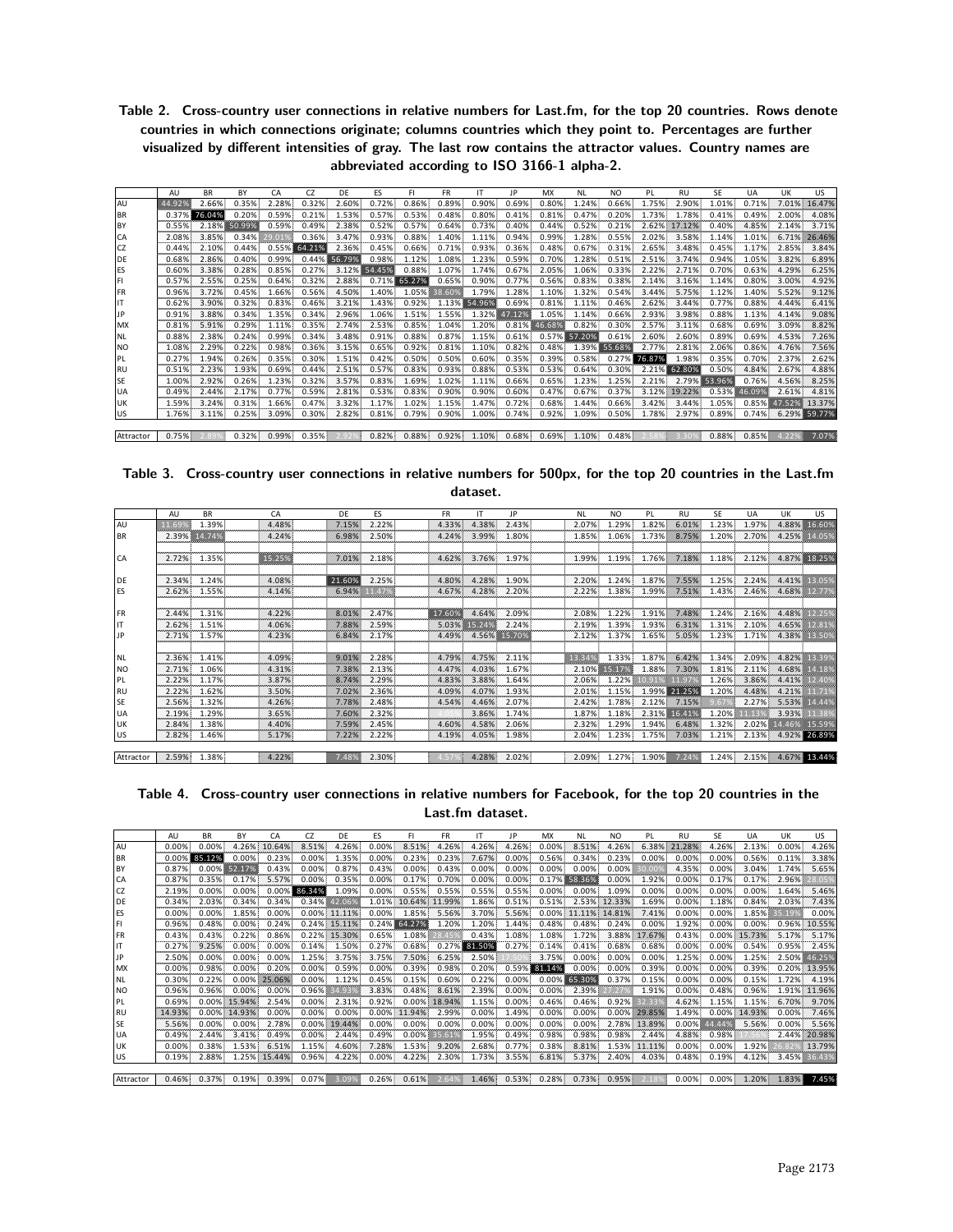Table 5. Pearson's correlation coefficients between Last.fm (LFM) and Facebook (FB), Last.fm (LFM) and 500px, and 500px and Facebook (FB) connections per country.

| Country                | <b>LFM-FB</b> | LFM-500px | <b>FB-500px</b> |
|------------------------|---------------|-----------|-----------------|
| AU                     | $-0.237$      | 0.701     | 0.013           |
| <b>BR</b>              | 0.996         | 0.654     | 0.642           |
| <b>BY</b>              | 0.843         |           |                 |
| $\overline{CA}$        | 0.262         | 0.934     | 0.220           |
| <b>CZ</b>              | 0.997         |           |                 |
| $\overline{DE}$        | 0.905         | 0.879     | 0.814           |
| ES                     | $-0.105$      | 0.605     | $-0.156$        |
| FI                     | 0.975         |           |                 |
| <b>FR</b>              | 0.728         | 0.866     | 0.581           |
| IT                     | 0.992         | 0.747     | 0.679           |
| <b>JP</b>              | 0.424         | 0.795     | 0.800           |
| $\overline{\text{MX}}$ | 0.992         |           |                 |
| <b>NL</b>              | 0.925         | 0.659     | 0.578           |
| NO                     | 0.592         | 0.719     | 0.670           |
| PL                     | 0.771         | 0.439     | 0.569           |
| <b>RU</b>              | $-0.065$      | 0.888     | $-0.074$        |
| <b>SE</b>              | 0.885         | 0.489     | 0.429           |
| UA                     | 0.337         | 0.662     | 0.380           |
| UK                     | 0.848         | 0.754     | 0.718           |
| $\overline{\text{US}}$ | 0.915         | 0.962     | 0.897           |
| Mean                   | 0.649         | 0.734     | 0.485           |

the new-user cold start problem in recommender systems. Creating a user model based on the country-specific approximations of tie strengths and country's attractor status would address this problem and could substantially decrease the new-user cold start problem. More concretely, today's systems frequently use single sign-on buttons, which allow new users to register with their Facebook, Twitter, or other OSN accounts, giving the system access to their profile information. Since user profiles commonly contain country information, in the absence of item interaction data, our results could help trigger initial recommendations based on the typical connection patterns of users in the target user's country.

Not only in cold start situations, also more generally, the information about cross-country user connections may be exploited to personalize recommendations depending on the target user and his or her connections to users in other countries. For instance, collaborative filtering (CF) techniques could be extended by a social tie strength filtering component, in a fashion similar to [24], where a CF recommender is adjusted to the target user's preference for mainstream items by training on users with similar levels of "mainstreaminess".

Likewise, users with similar cross-country connection patterns could be clustered and served by a CF engine specifically trained on the cluster of the target user.

Besides item recommenders, also people recommender systems that suggest persons of interest to each other may integrate our findings into their algorithms. Depending on the target users' needs to stay with others in the same country or to establish connections outside of their own country (e.g., if a student plans to go for a year abroad or is on currently abroad), recommenders could adjust the distribution of recommended people inside and outside of his or her country accordingly.

# 6. Conclusion and Outlook

In this work, we examined the nature of personal networks and user connections in OSN across countries for three different OSN.

Our contributions may be summarized as follows: First, while, theoretically, OSN enable users to transcend geographical borders and OSN indeed show global interconnections on a wide basis, our analysis identified that people in some countries are largely interconnected with people from their own country. In other words, the generally high shares of within-country user connections show that the analyzed OSN are far from representing a "global village". At the same time, our analysis shows that cross-country connections interconnect all the analyzed countries to a certain degree. Our Facebook dataset, though, shows some exceptions (e.g., Canada, Russia, Spain, Sweden).

Second, overall our analysis suggests that both, country-specific connection patterns as well as platform-specific patterns, are represented in OSN. In other words, the inclination to connect to users within the same country strongly differs between platforms. We argue that not only the individuals' country-specific but also topic-related sub-communities have to be considered when studying user connections in OSN.

Third, our analysis identified "attractor" countries, whose users seem to be particularly attractive for user connections from other countries. We found that countries scoring high in individualism and masculinity are particularly attractive for user connections.

As one research avenue in the context of the work at hand, we contemplate a detailed comparison of the levels of cross-country user connections and country-specific and socio-economic indicators, similarly to [25], where we correlate country similarities in terms of their citizens' music taste and indicators such as Hofstede's cultural dimensions e.g., masculinity or indulgence) [15] and socio-economic factors according